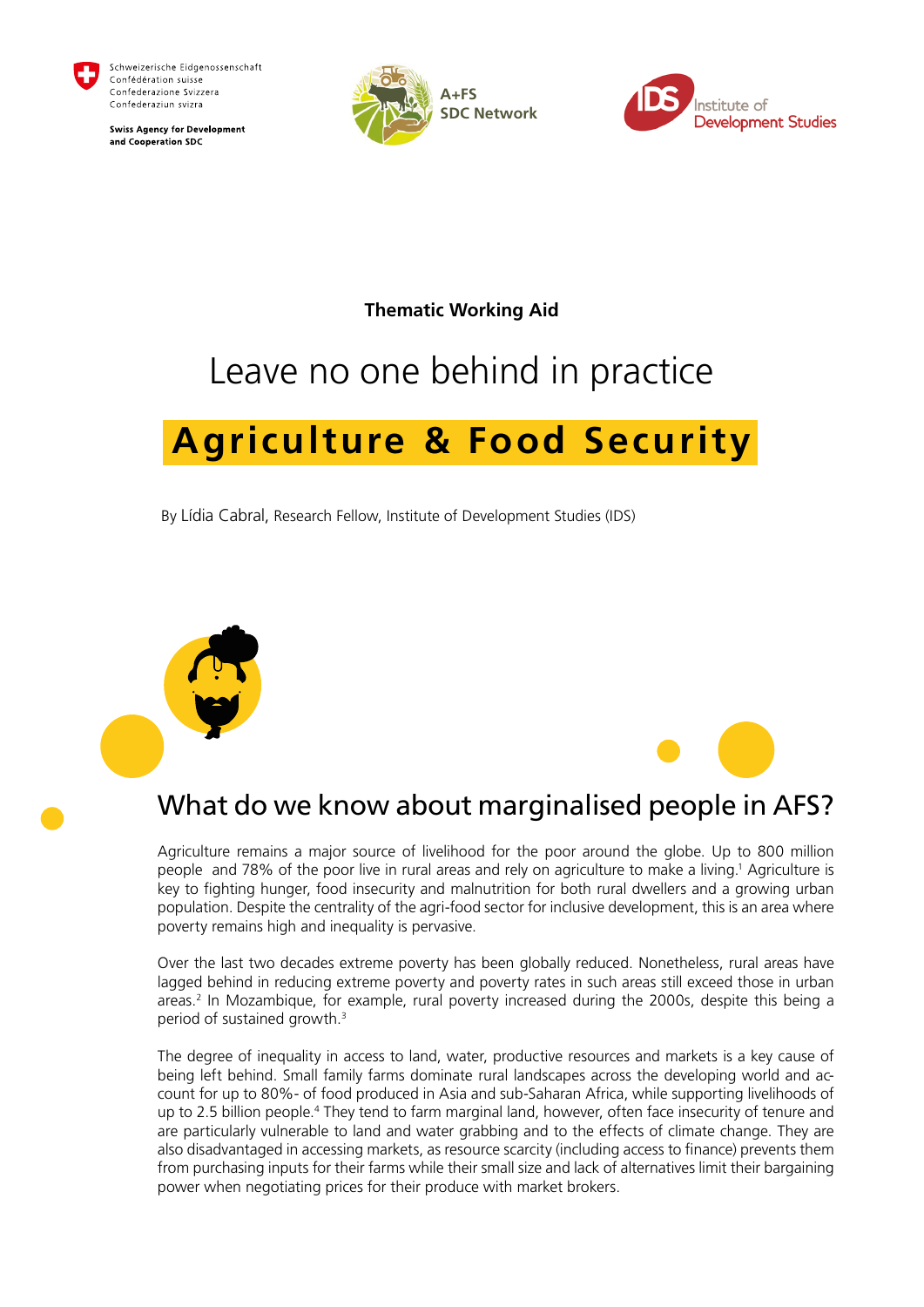<span id="page-1-0"></span>

Inequality is also noticeable beyond the farm gate and across the agri-food chain, as income and power are concentrated in very few hands, particularly at the stages of food processing, wholesaling and retailing.[5](#page-8-0) At the other end of the chain, billions of consumers struggle to access good-quality food. While one billion of the world's population is hungry, another billion and a half is overweight.<sup>6</sup> This is not just because of unequal distribution of food or excessive consumption. Paradoxically, obesity is increasingly a poor people's problem. The urban poor in particular struggle to afford a healthy nutritious diet and are prone to malnutrition caused by either lack of food or an excess of inadequate food[.7](#page-8-0)

More specifically, marginalised people in the AFS domain comprise a range of overlapping social categories facing a diversity of challenges:

- **Smallholder farmers**, who often practise subsistence agriculture and have inadequate connections to markets for inputs (such as seed, tools and adequate fertiliser), markets for services (including finance, extension and mechanisation) and markets for their produce that would allow them to improve their livelihoods. Remote location, limited assets and tenure insecurity are some of the factors undermining their ability to accumulate and invest and therefore 'step up' the agricultural development ladder.<sup>8</sup> They are also particularly vulnerable to shocks. These can be climate-related shocks as well as other shocks (e.g. economic) affecting the well-being of their relatives and members of their social networks. In the absence of a welfare system they may be called upon for support in instances of disease or death.
- **Smallholder farming households headed by women**, who, in addition to the above constraints, may face further challenges in accessing resources and services and benefiting from market opportunities because of gender discrimination. Also, women's labour burden often exceeds that of men, with a range of unpaid household tasks like food preparation, childcare and fuel and water collection.<sup>9</sup> This may have implications on women's health and whether girls are sent to school.<sup>10</sup>
- **Landless or land-poor people in rural areas, particularly women and young people**, who depend largely on wage labour and petty trading for food and income generation and may be subject to unfair and erratic contractual and trade relations.
- **Indigenous people and traditional communities**, who make up about 6% of the world's population and occupy about 20% of the earth's territory. [11](#page-9-0) They are affected by the loss of control of their traditional lands, territories and natural resources and by a dominant development paradigm centred on income, growth, sedentary lifestyles and the financialisation of natural resources. They increasingly live in urban areas as a result of a lack of opportunities in rural areas, land dispossession and/or displacement. **Pastoral and semi-nomadic communities** are a subset of this population and are often excluded and disadvantaged by production systems and spatial organisation processes encroaching on their territories and threatening their livelihood strategies, social networks and identity.
- **Displaced people**, who have been removed from their native communities and land by large-scale investments in agriculture, natural resource extraction or infrastructure, by expanding urbanisation or by the effects of climate change. Once in their areas of resettlement, displaced people often struggle to access good-quality land and water sources. The inability to cope with the drastic changes in their livelihoods may force people to migrate into urban areas in search of livelihood options and this can expose them to new forms of vulnerability.
- **Peri-urban and urban poor, particularly women, children and people with disabilities**, who struggle to ensure access to sufficient quantities of food and cannot afford the privilege of a balanced and nutritious diet. Those living in peri-urban areas specifically are also coming under increasing pressure because of the fierce competition for land, which makes them vulnerable to unfavourable land deals that compromise their future livelihoods.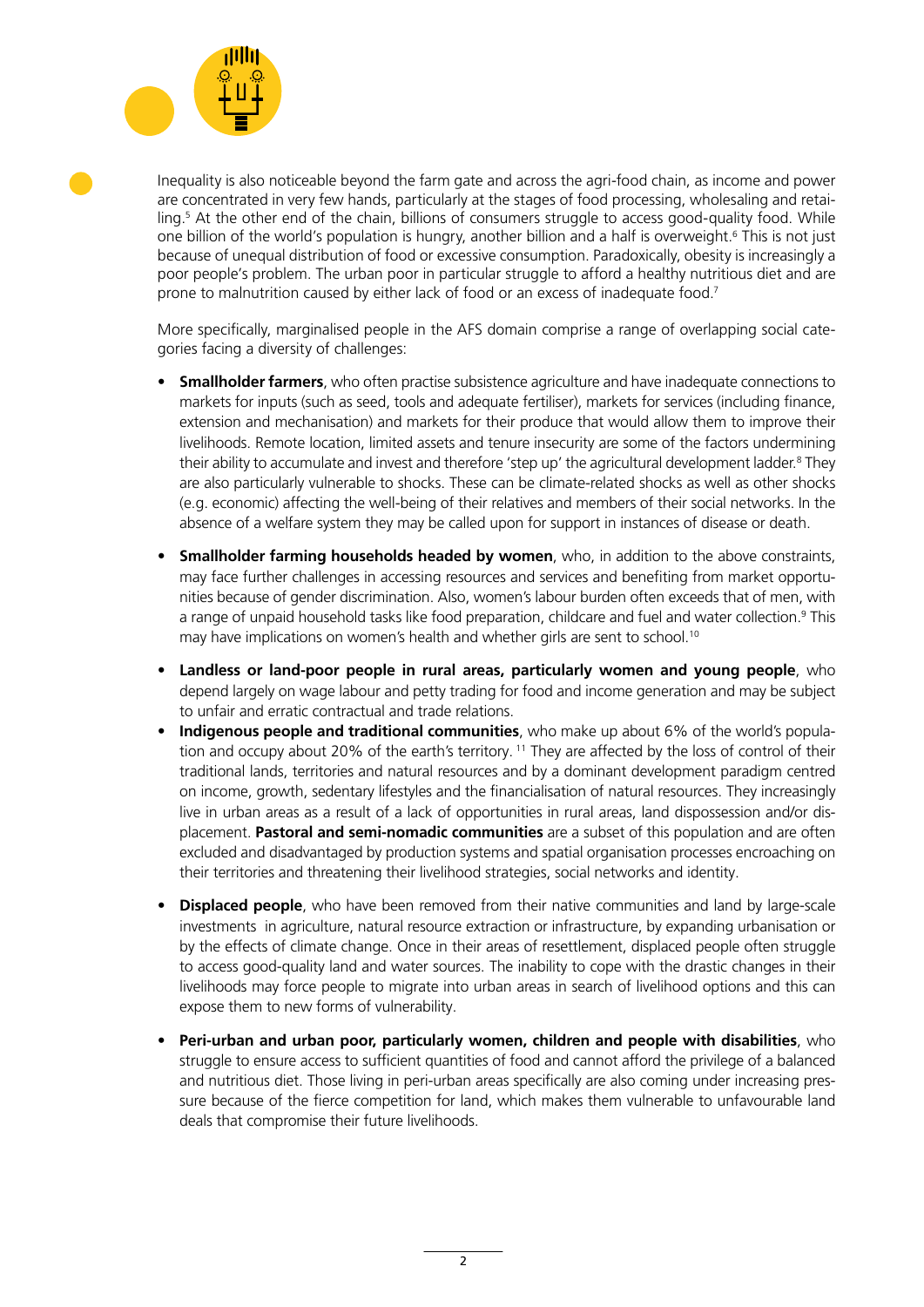<span id="page-2-0"></span>People from across these categories face multiple obstacles to a better life. What they have in common is that they are bounded by limited asset ownership, are often at a geographically-determined disadvantage, and experience a legacy of powerlessness and disconnection in relation to markets, social structures and governance institutions. An LNOB approach should seek to address these structural challenges while nurturing the agency of marginalised people. This requires interventions across a number of fronts and sectoral domains, that recognise the multiple expression of their disadvantage.

### **How to diagnose marginalision in the AFS domain?**

Diagnosing marginalision in relation to AFS requires a systemic approach that captures the multiple expressions of disadvantage that result in people being left behind. Such an approach should consider the intersectionality of poverty and inequality that cuts across age, gender, class, race, ethnicity or religion<sup>12</sup> and the different types of structural challenges faced by those left behind. The challenges may be spatial, economic, institutional or social or a combination of all these.

**A spatial perspective** on marginalision in relation to AFS highlights the structural disadvantage of being born and living in isolated and deprived rural, peri-urban or urban areas, where access to fresh food, assets, markets and skills development opportunities may be limited. Conflict, environmental degradation and exposure to extreme weather events are other important determinants of spatial marginalision.

**An economic perspective** emphasises low income levels and the lack of ownership of productive assets, such as land, working tools as well as skills that can be traded for income and food. Marginalision can also be institutional, where regulation and policies fail to reach and protect the most disadvantaged and/or fail to address inequalities in relation to AFS.

Finally, marginalision may be determined by **social and cultural identity**. Women, young people, ethnic and religious and sexual minorities and people with disabilities are likely to be particularly disadvantaged by discriminatory cultural norms and practices, and therefore require special consideration. LNOB is about addressing these multiple forms of marginalision in ways that protect people's dignity while offering opportunities and harnessing the diverse abilities of those who are left behind.

These multiple expressions of marginalision map onto the three dimensions of exclusion highlighted by the SDC in the LNOB Guidance: markets, services and spaces[.13](#page-9-0) The LNOB Diagnosis Toolkit for AFS qualifies these three dimensions in relation to the AFS domain and indicates guiding questions for detecting concrete conditions of marginalision. Participatory methods can help identify those who are "the left behind" and understanding their condition and perspectives by involving them directly as interpreters of their deprivation and struggles, while recognising their agency for change. The diagnosis should also take into account the specificities of local contexts and be adapted accordingly.

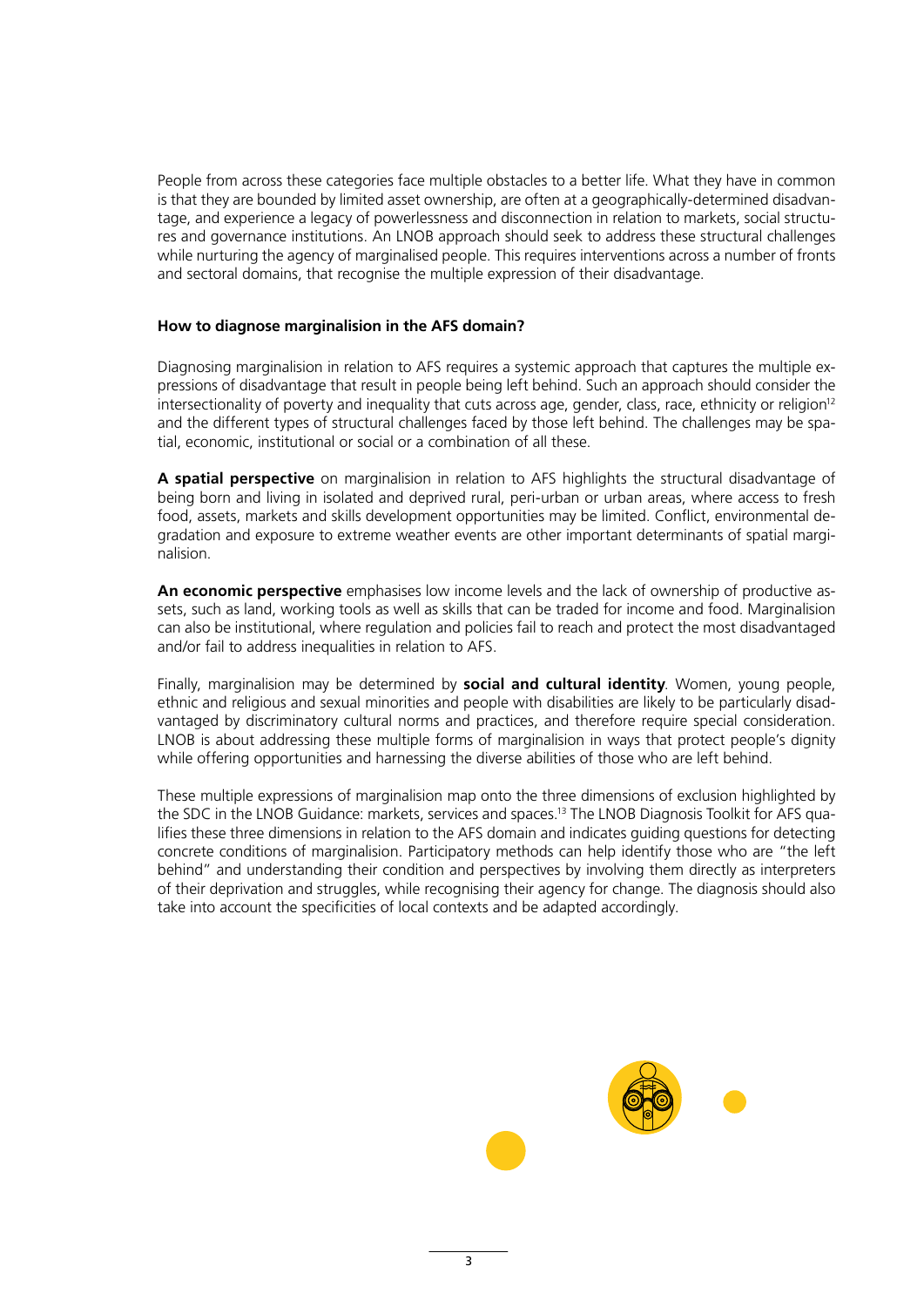# LNOB Diagnosis Toolkit for AFS

| <b>Dimension of</b><br>exclusion                                                                                                | How is exclusion experienced?                                                                                                                                                                                                                                                                                                                                                                                                                                                                                                                                                                                                                                                                                            | Who is likely to be left<br>behind?                                                                                                                                                                                                                                                                                                                                                                                                                                                                                                                                                                                           | What methods and sources to<br>use to capture the different<br>dimensions of exclusion?                                                                                                                                                                                                                                                                                                                                                                                                                                                                                                                                                                                                                                                                       |
|---------------------------------------------------------------------------------------------------------------------------------|--------------------------------------------------------------------------------------------------------------------------------------------------------------------------------------------------------------------------------------------------------------------------------------------------------------------------------------------------------------------------------------------------------------------------------------------------------------------------------------------------------------------------------------------------------------------------------------------------------------------------------------------------------------------------------------------------------------------------|-------------------------------------------------------------------------------------------------------------------------------------------------------------------------------------------------------------------------------------------------------------------------------------------------------------------------------------------------------------------------------------------------------------------------------------------------------------------------------------------------------------------------------------------------------------------------------------------------------------------------------|---------------------------------------------------------------------------------------------------------------------------------------------------------------------------------------------------------------------------------------------------------------------------------------------------------------------------------------------------------------------------------------------------------------------------------------------------------------------------------------------------------------------------------------------------------------------------------------------------------------------------------------------------------------------------------------------------------------------------------------------------------------|
| <b>Markets</b><br>(e.g. food, land,<br>housing, labour<br>and credit)                                                           | What counts as exclusion from<br>markets in relation to AFS?<br>• Which market systems are<br>important to those left behind?<br>Is there limited access to<br>affordable and nutritious food<br>for consumption?<br>Is there limited access to<br>affordable and suitable inputs<br>and technology for agricultural<br>production?<br>Are farmers able to negotiate fair<br>prices for their produce, when<br>dealing with market brokers?<br>Are farmers able to access credit<br>and insurance?<br>Do wage labourers in agricultural<br>work have access to decent pay<br>and working conditions?<br>How vulnerable are people to<br>price fluctuations (price rises<br>for consumers, price falls for<br>producers)? | Who is marginalised in<br>market interactions related<br>to food production, trade and<br>consumption?<br>Smallholder resource-constrained<br>farmers, particularly those<br>located in remote locations<br>Smallholder farming households<br>headed by women<br>• Peri-urban and urban poor,<br>particularly women, children and<br>people with disabilities                                                                                                                                                                                                                                                                 | How to capture exclusion from<br>markets?<br>• Analyse national poverty and<br>agricultural surveys and socio-<br>economic studies<br>$\bullet$<br>Review thematic studies on rural<br>poverty and livelihoods, food<br>security and nutrition, agricultural<br>commercialisation and value chain<br>analysis<br>Collect new evidence on economic<br>$\bullet$<br>exclusion directly from target groups<br>using participatory methods, such<br>as resource mapping and wealth<br>ranking                                                                                                                                                                                                                                                                     |
| <b>Services</b><br>(e.g. social<br>protection,<br>information,<br>electricity,<br>transport,<br>education, health<br>and water) | What counts as exclusion from<br>services in relation to AFS?<br>Is there limited access to basic<br>services, such as education,<br>health and water?<br>Is there limited access to social<br>welfare programmes for the<br>most vulnerable?<br>• Is there limited access to<br>extension services to support<br>production?<br>Is there limited access to water<br>$\bullet$<br>sources for crop irrigation?                                                                                                                                                                                                                                                                                                           | Who is marginalised in accessing<br>agriculture and food and<br>nutrition related services?<br>Smallholder farmers<br>$\bullet$<br>Smallholder farming households<br>headed by women<br>• Peri-urban and urban poor,<br>particularly women, children and<br>people with disabilities                                                                                                                                                                                                                                                                                                                                          | How to capture exclusion from<br>services?<br>Review policy and institutional<br>framework on rural poverty and<br>food and nutrition security<br>• Collect new evidence on service<br>exclusion by using participatory<br>methods that reveal experiences<br>with public services (e.g. focus<br>group interviews to capture group-<br>specific challenges)                                                                                                                                                                                                                                                                                                                                                                                                  |
| <b>Spaces</b><br>(e.g. political,<br>physical, cultural<br>and social)                                                          | What counts as exclusion from<br>spaces in relation to AFS?<br>Being landless or land-poor<br>Living in remote locations<br>$\bullet$<br>Living in areas with accelerated<br>$\bullet$<br>environmental degradation<br>Living in locations exposed to<br>natural disasters<br>Absence of rights or knowledge<br>of them<br>Lack of recognition of social and<br>cultural identity                                                                                                                                                                                                                                                                                                                                        | Who is marginalised in relation<br>to political, social, cultural and<br>physical spaces?<br>Landless or land-poor people in<br>rural areas, particularly women<br>and young people (including<br>those without tenure security)<br>Displaced people<br>$\bullet$<br>• Indigenous people and<br>traditional communities<br>Pastoral nomadic communities<br>$\bullet$<br>People living in areas of rapid<br>economic expansion where<br>competition for access to natural<br>resources is significant<br>• Vulnerable social groups, such<br>as: people with disabilities,<br>children, young people, women<br>and LGBT people | How to capture exclusion from<br>spaces?<br>Review thematic studies on<br>$\bullet$<br>the political economy of land,<br>pastoralism, territorial development,<br>climate vulnerability<br>• Collect new evidence on<br>experiences of remoteness, spatial<br>exclusion and land conflict through<br>qualitative studies and ethnographic<br>analysis using participatory<br>methodologies (e.g. participatory<br>landscape and resource mapping,<br>transect walks)<br>• Collect new evidence on<br>experiences of exclusion when<br>interacting with the institutional<br>framework (policies, formal<br>regulation and customary practices),<br>using participatory methodologies<br>(e.g. focus group interviews to<br>capture group-specific challenges) |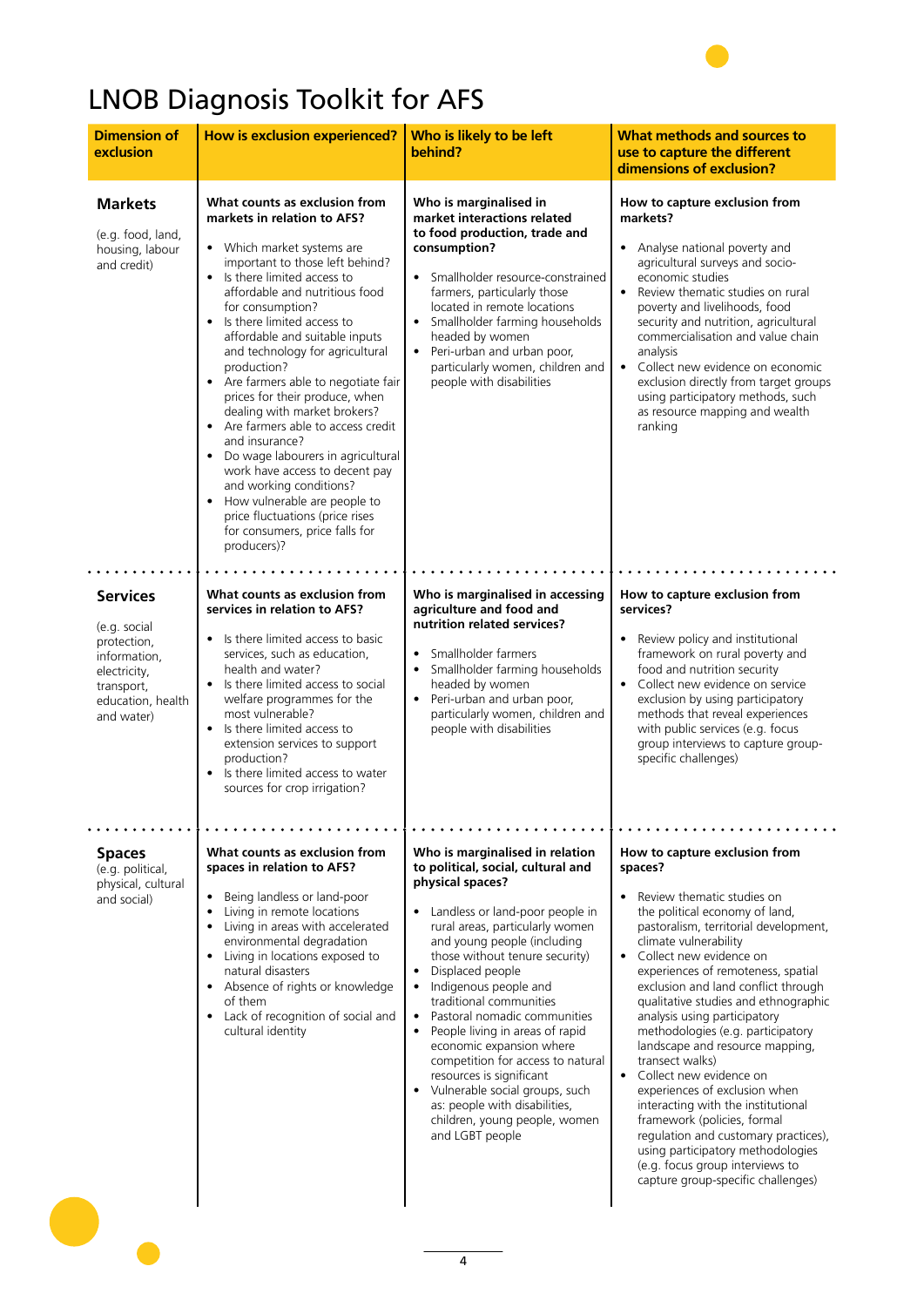

## <span id="page-4-0"></span>What priority interventions are needed to LNOB in AFS?

LNOB calls for action from all stakeholders, including government, development partners, private investors, traders, civil society organisations and individuals, as citizens, consumers or economic agents. This note focuses essentially on what development partners and the SDC in particular can do as part of an LNOB strategy. It is however essential that development interventions are owned by their targeted beneficiaries and supported and enabled by each country's institutional and policy framework.

Considering the dimensions of marginalision highlighted above, there are eight strategic entry points to LNOB in AFS programmes and, specifically, to empower the most disadvantaged in their social interactions and economic transactions with markets, either as producers, labourers, traders or consumers. These are not organised in order of priority but relate to the promotion of **opportunities** for economic and social transactions, harnessing of **abilities** that promote livelihoods and build resilience, and protecting human **dignity** though the enforcement of fundamental rights.

1. **Deliberately targeting those left behind in market access and participation** – Market-based approaches have become increasingly popular in international development as a means to promote economic growth and ultimately address poverty. Interventions linking poor rural producers to markets, for example, can play an important role in stimulating the rural economy. Evidence from programme evaluations shows that these initiatives still tend to benefit the better-off disproportionately. This happens not least as a result of donor pressure on market facilitators to quickly reach large numbers of beneficiaries. Market facilitators should therefore be supported to apply the principles of increasingly robust market diagnostic tools such as the making markets work for the poor (M4P) approach promoted by DFID and the SDC[.14](#page-9-0)

Therefore, an LNOB strategy for promoting fair engagement with markets should deliberately and systematically address inequalities and power imbalances in different forms of market transactions and target those left behind. This can be done by working with government bodies and civil society organisations to promote and protect the rights of the most disadvantaged as rural producers, employers, labourers, traders and consumers. Identifying which market systems are important to the poor and all those left behind is the basis for designing interventions that tackle the constraints they face.[15](#page-9-0) There is scope for supporting bottom-up collective action by marginalised target groups that helps them claim their rights for land, decent work and nutritious food and strengthen their bargaining capacity in markets. The development of skills and building of assets of the most disadvantaged groups are complementary interventions required to support them in accessing and participating in markets, as indicated by the next entry points.

2. **Developing skills for livelihoods diversification** – Helping marginalised groups to both diversify their livelihood strategies within the farm and off-farm and their sources of income is a way of overcoming risks associated with any single activity. With regard to farming, livelihoods diversification helps to cope with the seasonality of farm income and manage the risk associated with vulnerability to weather shocks and climate change. Diversification opportunities in rural areas, particularly in the nonfarm economy, are often limited, however, and require the skills and resources to initiate a new activity for example that the poor often lack. And evidence on the poverty impact of rural non-farm growth is mixed – in some contexts it has benefited primarily the already well-off.<sup>[16](#page-9-0)</sup>

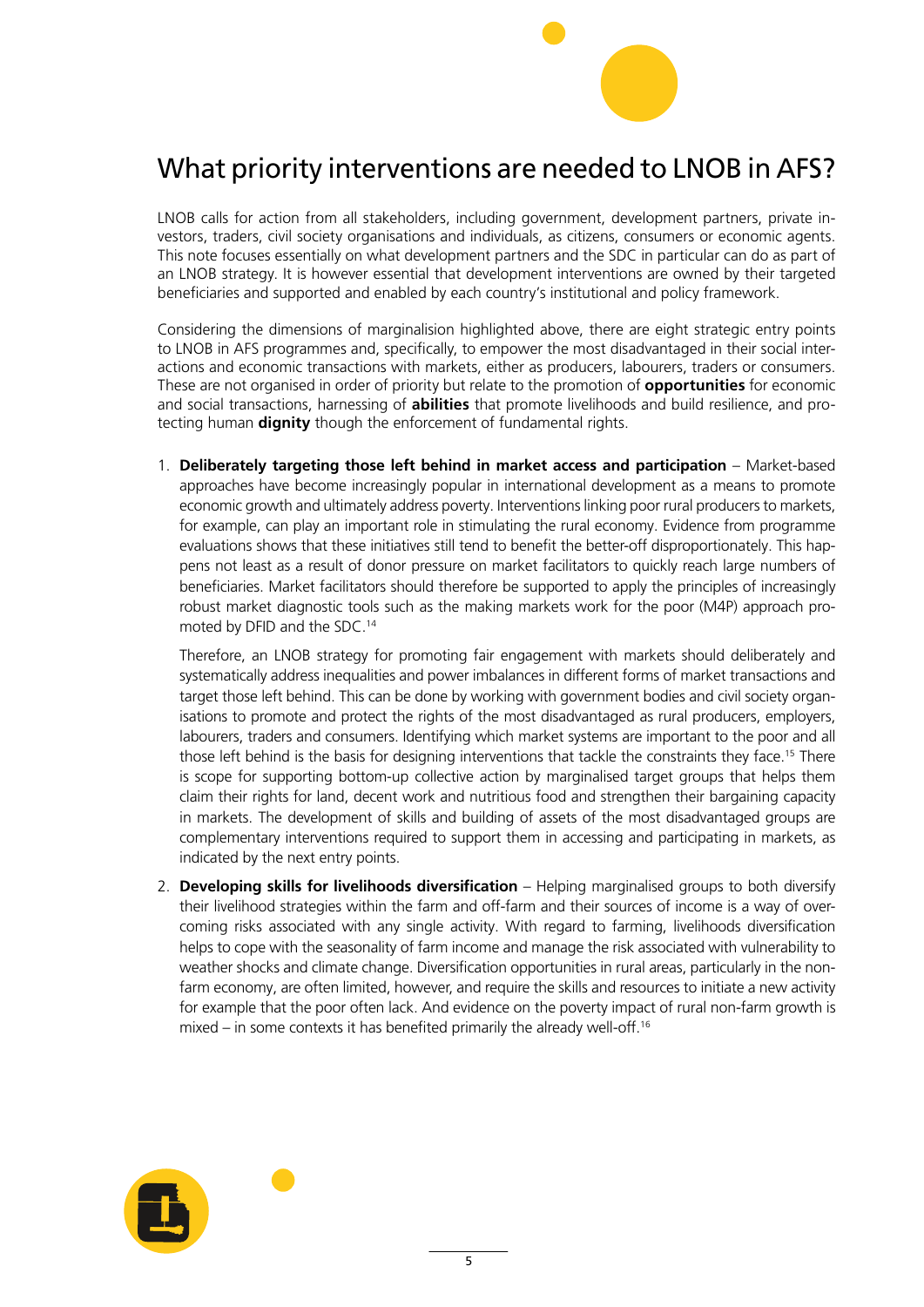

<span id="page-5-0"></span>An LNOB strategy should therefore comprise targeted interventions to enhance the skills and capabilities of the poor, and of women and young people in particular, strengthening their ability to access employment opportunities in food processing, services, retail trade and other activities in the rural economy. It should also include interventions that promote self-employment, even if the immediate impact on people's income may be modest. Self-employment promotion initiatives may entail business development programmes tailored specifically to the abilities of those left behind with a transfer component (cf. entry point 8). Switzerland has first-hand experience in the field of vocational training and can complement this with interventions that enhance the quality of jobs and encourage entrepreneurship, including through access to small-scale finance.<sup>17</sup>

3. **Promoting access to ICTs that enable market access and social networking for livelihood diversification** – Modern technologies, including information and communication technologies (ICTs) like mobile phones and digital applications, not only improve the flow of information – for rural producers this may include key information about weather, farming practices and crop prices – but can also expand access to markets and services and the means to livelihood diversification. The well-off are often better positioned to take advantage of these opportunities. Nonetheless, ICTs can make a major difference for the poorest. For example, in Kenya, M-Pesa – a mobile phone-based money transfer, financing and microfinancing service – has contributed to reducing poverty and extreme poverty, and this has been driven primarily by households headed by women[.18](#page-9-0) The SDC Afri-Fin Mobile programme in Indonesia, Uganda and Zimbabwe has bundled microfinance with rural advisory services, including market information, using mobile phone technology, helping smallholder farmers to stabilise farm incomes and access formal financial services[.19](#page-9-0)

An LNOB strategy should explore how ICTs and other modern technologies can equip target groups with the means to pursue new skills and start new businesses. Yet, this should be done bearing in mind that while ICTs can be a powerful means to raise the voice of those left behind<sup>20</sup> they can also reinforce exclusion[.21](#page-9-0)

4. **Harnessing local knowledge and promoting technology that can be appropriated from below** – Local knowledge and long-standing indigenous practices are often dismissed as backward and unscientific. However, as frontline custodians of natural resources, indigenous people can provide crucial insights on environmental change and strategies to cope with and adapt to it.[22](#page-9-0) They should therefore be regarded as co-creators of knowledge and as agents of innovation rather than passive recipients of solutions generated elsewhere.

As such, in an LNOB strategy, local and indigenous knowledge needs to be better understood, nurtured and integrated with formal advisory services and modern scientific approaches. Furthermore, local capabilities, resources and materials can be more centrally used in technology development and innovation if these are to be inclusive, affordable and adapted to local circumstances. The SDC has gained experience of this over the years. The Postcosecha programme in Central America illustrates the effective involvement of local artisans in the production of small-scale silos that were appropriate to local needs and significantly improved local food security[.23](#page-9-0) Among several more recent initiatives is the Grain Postharvest Loss Prevention (GPLP) project in Tanzania (2018–20) whereby tinsmiths have been trained to make metal silos – this not only addressed farmers' postharvest losses but also promotes local artisanal industry and markets.<sup>24</sup> The FAO Community of Practice for Food Loss Reduction provides examples of small-scale grain storage technologies that draw specifically on local, readily-available, inexpensive materials. And the Postharvest Loss Reduction Centre, hosted by the Natural Resources Institute in the UK, offers an online interactive catalogue for selecting appropriate grain storage solutions, with an indication of barriers to adoption and the ways of overcoming them.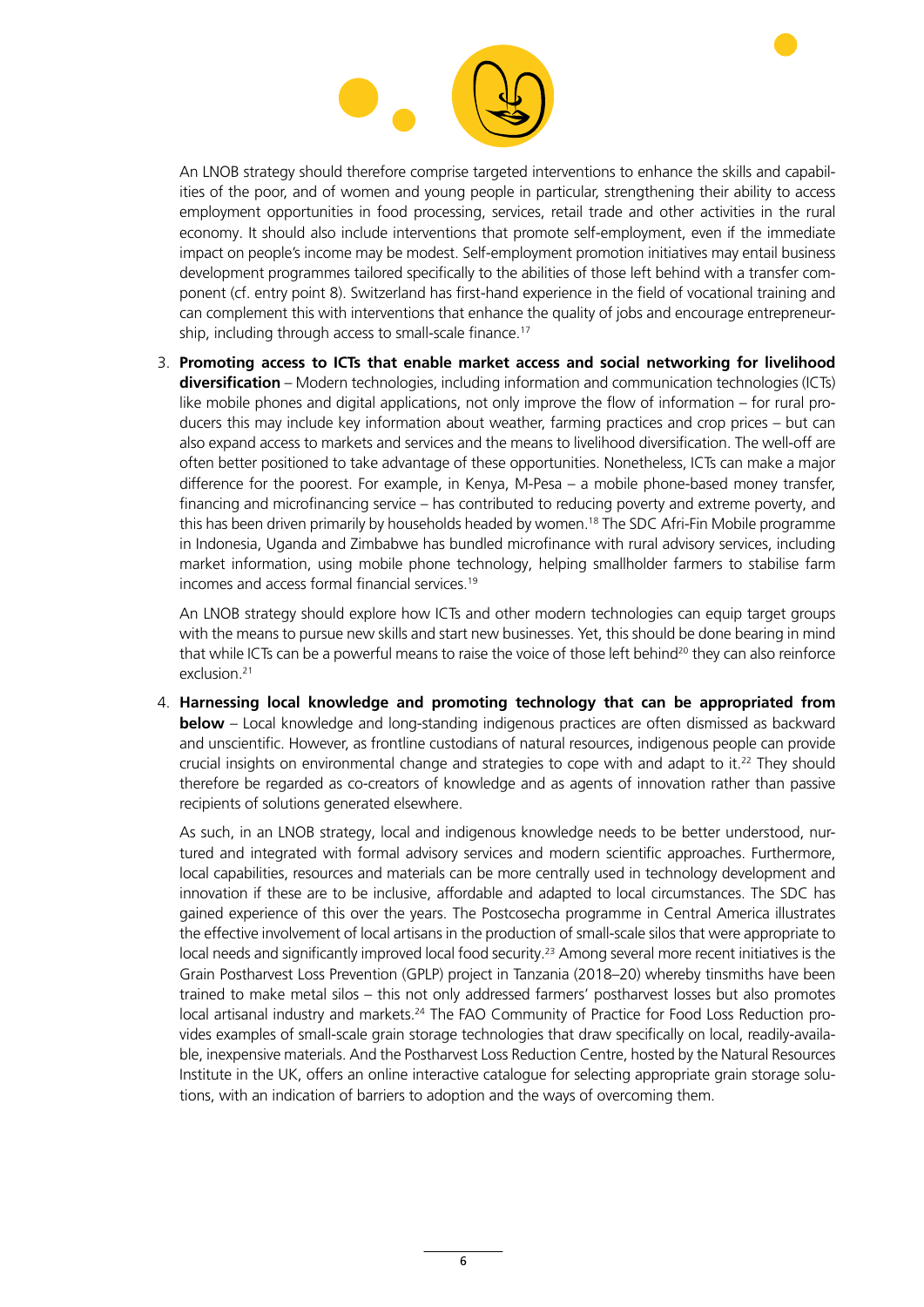- <span id="page-6-0"></span>5. **Protecting and promoting land rights** – Land is a major livelihood asset for the majority of the rural poor, and ensuring security of tenure and the protection and promotion of land rights should remain an utmost priority in an LNOB strategy. This requires a multipronged approach that considers the institutional framework for land governance, local agrarian relations, the fair value of land for rural communities and indigenous peoples, and opportunities offered to local communities by land investments. Where land is a disputed asset, much remains to be done to strengthen regulatory frameworks, administrative capacity and judicial processes and protect the rights of vulnerable groups, including those of displaced communities and those of women who may be disadvantaged in patriarchal societies. Furthermore, promoting land access for landless people and supporting the recognition and formalisation of land rights is a means to empowering the rural poor and protecting them against the threats of dispossession and displacement. This should be complemented with bottom-up spatial planning locally which safeguards existing rights while opening up opportunities for expanding land use and attracting responsible investors. Community land delimitation supported by a partnership involving the SDC, other development partners and government authorities in Mozambique is a concrete example of this. Supporting the most vulnerable groups in local communities, including women and the poorest, to engage with these processes and helping them assess the real value of their land to account for its multiple functionalities (including social and cultural), is crucial to prevent unfair land deals and territorial development that leads to displacement, vulnerability and conflict.
- 6. **Protecting and promoting food rights** The right to adequate food is a long-standing internationally recognised human right that is far from guaranteed for the most marginalised groups in rural and urban areas.

The protection and promotion of food rights should, alongside land rights, be placed at the centre of an LNOB strategy in AFS that tackles disadvantage at the production and consumption levels. In addition to policy advocacy at the international and national levels to raise awareness about this right and develop suitable policy frameworks, there is scope for more localised interventions. These may include supporting the identification and monitoring of food-insecure and vulnerable groups, and strengthening the voice and capabilities of civil society organisations and networks that advocate for food rights. In Brazil, for example, the establishment of a multi-stakeholder policy forum with strong civil society participation – the National Council on Food and Nutrition Security (CONSEA) – has ensured that food and nutrition security has remained high on the policy agenda and has played a central part in developing interventions for tackling inequality in food production and consumption. The Food Acquisition Programme (PAA), currently being adopted in several African and Latin American countries, is a case in point. It offers technical assistance to relatively poor smallholder farmers and a secure market for their food products through institutional procurement. It also ensures a regular supply of local food to schools, hospitals and other public services, thereby stimulating local markets and promoting food security and healthier eating.<sup>25</sup>

7. **Providing social protection to mitigate risk and vulnerability** – Many will continue to struggle to make ends meet because of extreme destitution and deep-rooted inequalities. They are particularly vulnerable to shocks, related to nature, market volatility and conflict. Social protection is therefore a complementary area of action to LNOB with a range of tested instruments. The SDC's own experience includes food and cash transfers, social insurance and labour market policies. In the AFS domain, interventions comprise food assistance in response to shocks in Mali and Niger; agricultural micro-insurance to smallholders in Cuba, Bolivia and Tanzania; crop-insurance schemes in Malawi and Zambia; livestock insurance in Mongolia, programmes supporting micro- and small-scale rural enterprise in Bolivia, and support to off-farm employment in the Great Lakes region.<sup>26</sup>



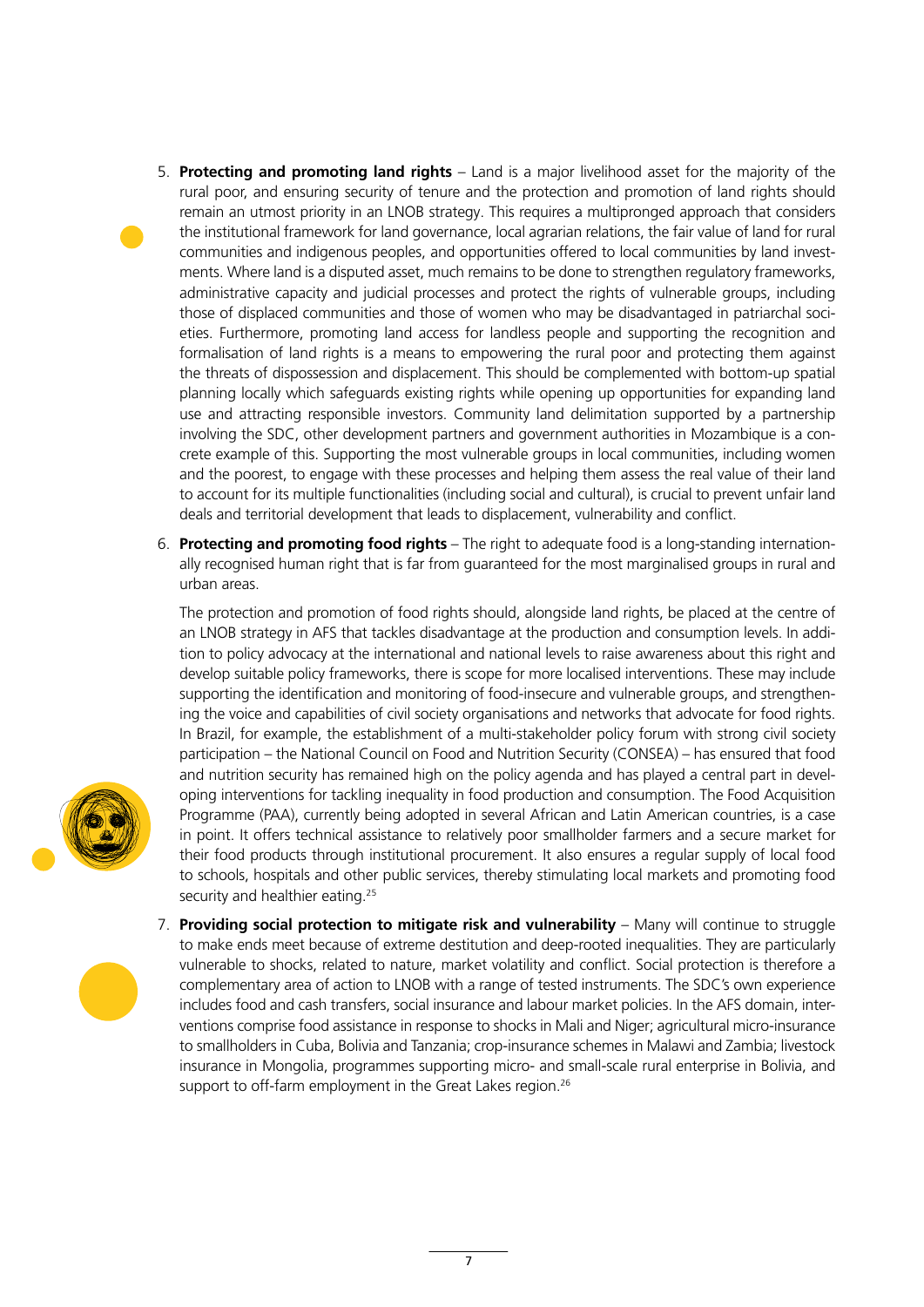

<span id="page-7-0"></span>8. **Championing women's empowerment** – Women are a key target group in relation to all entry points mentioned above. However, their central role in AFS, either as farmers, as retailers or in household food preparation, justifies an additional emphasis. Improving women's education, for example, can be an effective way of reducing chronic child malnutrition.<sup>27</sup> Improving their skills and supporting their collective mobilisation, for example through self-help groups, can help them respond to gender discrimination around land access for example, take advantage of economic opportunities and equip them to better negotiate access to services, technology and markets. In Benin, for example, the SDC supports projects aimed at empowering women in agricultural and pastoral production through increased economic self-reliance and leadership skills development. The local community has gradually become accustomed to seeing women in positions of responsibility and seeing husbands sharing the decision-making. This successful experience has encouraged men to share power and abandon deeprooted prejudice.<sup>28</sup>

Areas of complementary action to the more localised interventions highlighted above include:

- At the level of **SDC country-level programming**: strengthen cross-thematic dialogue and synergies, as LNOB in AFS is closely related to other thematic areas of intervention, including gender, local governance, private sector development, skills development and employment.
- At the level of **national policymaking**: support country-level policy and institutional and regulatory frameworks related to critical areas, such as smallholder farming, land governance, market systems development, investment framework, rural advisory and extension services, the non-farm economy and rural employment, technological innovation and social protection.
- At the level of **international policy advocacy and influence**: advocate for the recognition of marginalised groups in global policy spaces related to AFS; continue to advocate for compliance with the relevant international guidelines and codes of conduct in AFS, including the Principles for Responsible Investment in Agriculture and Food Systems, the Voluntary Guidelines on the Responsible Governance of Tenure of Land, Fisheries and Forests or the Voluntary Guidelines to Support the Progressive Realisation of the Right to Adequate Food in the Context of National Food Security.
- At the level of **global knowledge production and exchange**: champion research on marginalision and exclusion that offers cross-country perspectives focused on specific target groups; strengthen focus on the poorest and most disadvantaged social groups in assessing market-based approaches, including new initiatives based on mobile phones and digital technology; and support South-South learning and exchange targeting country policymakers, practitioners and SDC country offices on effective policies for addressing poverty and inequality.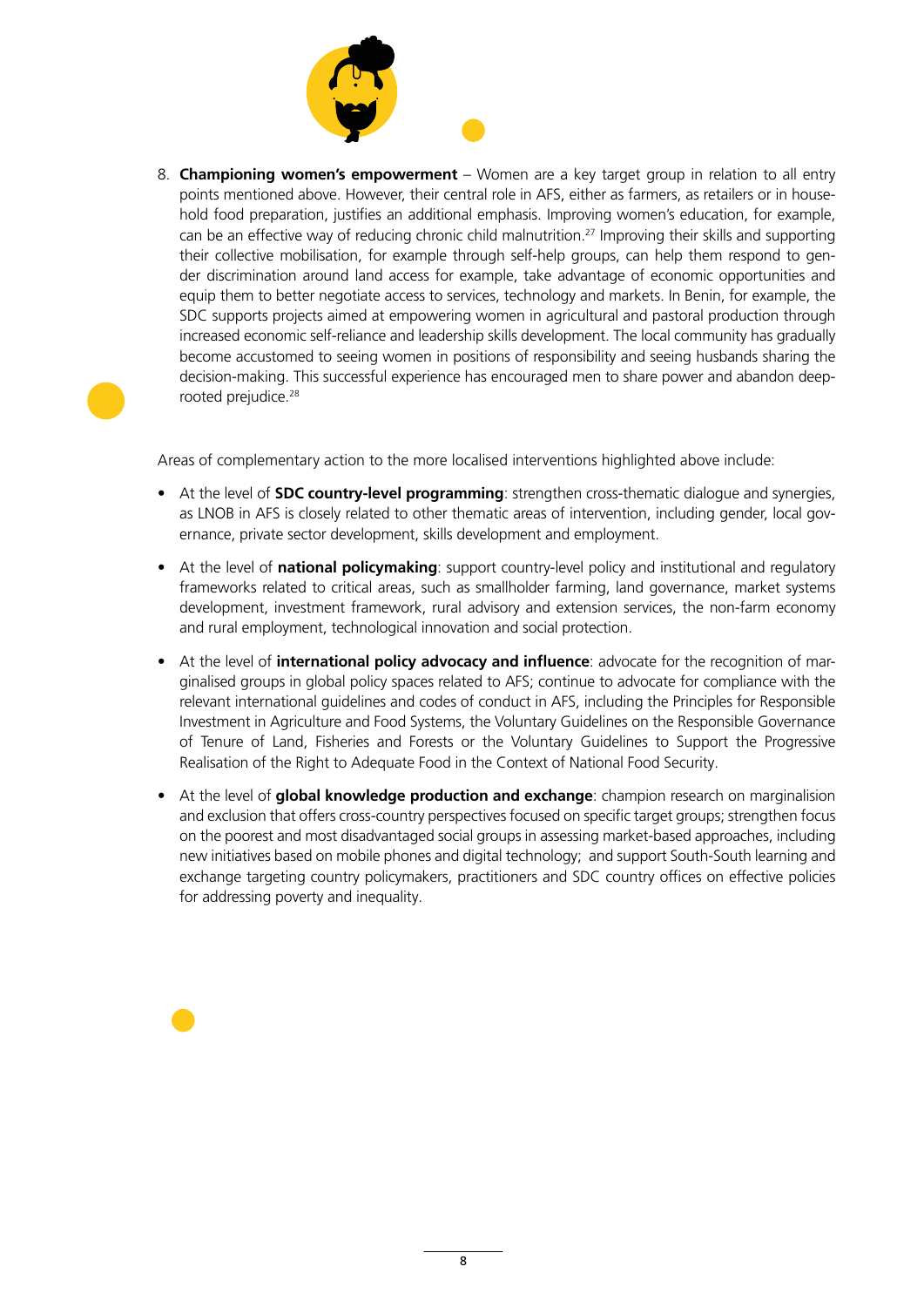## <span id="page-8-0"></span>Useful online resources

Agricultural Policy Research in Africa (APRA): <http://www.future-agricultures.org/apra/>

BEAM Exchange – Building Effective and Accessible Markets:<https://beamexchange.org>

BRIDGE – Gender mainstreaming tools and approaches:<http://www.bridge.ids.ac.uk/global-resources>

Chronic Poverty Advisory Network (CPAN): <http://www.chronicpovertynetwork.org/new-page-test/>

Committee on World Food Security: <http://www.fao.org/cfs/home/products/en/>

FAO Community of Practice on Food Loss Reduction:<http://www.fao.org/food-loss-reduction/resources/en/>

FAO Participatory Rural Appraisal Toolbox: <http://www.fao.org/docrep/003/x5996e/x5996e06.htm>

Food for the Cities: <http://www.fao.org/docrep/011/ak003e/ak003e00.htm>

IFAD on indigenous peoples: [https://www.ifad.org/topic/overview/tags/indigenous\\_peoples](https://www.ifad.org/topic/overview/tags/indigenous_peoples)

Making Markets work for the Poor (M4P) Operational Guide: <https://beamexchange.org/resources/167/>

Natural Resources Institute, Postharvest Loss Reduction Centre: [https://postharvest.nri.org/loss-reduction/choosing](https://postharvest.nri.org/loss-reduction/choosing-the-right-grain-store)[the-right-grain-store](https://postharvest.nri.org/loss-reduction/choosing-the-right-grain-store)

UNESCO Social Science Report 2016 – *Challenging Inequalities: Pathways to a Just World*: [https://en.unesco.org/](https://en.unesco.org/wssr2016/contents) [wssr2016/contents](https://en.unesco.org/wssr2016/contents)

Women's Empowerment in Agriculture Index (WEI): <http://www.ifpri.org/topic/weai-resource-center>

### Endnotes

- [1](#page-0-0) The World Bank (2014) 'For Up to 800 Million Rural Poor, a Strong World Bank Commitment to Agriculture', November, [http://www.worldbank.org/en/news/feature/2014/11/12/for-up-to-800-million-rural-poor-a-strong](http://www.worldbank.org/en/news/feature/2014/11/12/for-up-to-800-million-rural-poor-a-strong-world-bank-commitment-to-agriculture)[world-bank-commitment-to-agriculture](http://www.worldbank.org/en/news/feature/2014/11/12/for-up-to-800-million-rural-poor-a-strong-world-bank-commitment-to-agriculture) (accessed 8 February 2018).
- [2](#page-0-0) IFAD (2016a) 'Rural Development Report: Fostering inclusive rural transformation', Rome: International Fund for Agricultural Development, [https://www.ifad.org/documents/10180/4bcb3209-0773-489a-b93a-](https://www.ifad.org/documents/10180/4bcb3209-0773-489a-b93a-57fae6581b69)[57fae6581b69](https://www.ifad.org/documents/10180/4bcb3209-0773-489a-b93a-57fae6581b69) (accessed 8 February 2018).
- [3](#page-0-0) Lundell, M. (2016) 'Picking up the pace of poverty reduction in Mozambique', Opinion, The World Bank, [http://](http://www.worldbank.org/en/news/opinion/2016/12/21/picking-up-the-pace-of-poverty-reduction-in-mozambique) [www.worldbank.org/en/news/opinion/2016/12/21/picking-up-the-pace-of-poverty-reduction-in-mozambique](http://www.worldbank.org/en/news/opinion/2016/12/21/picking-up-the-pace-of-poverty-reduction-in-mozambique) (accessed 8 February 2018).
- IFAD (2015a) 'Investing in smallholder family agriculture for global food security and nutrition', Post-2015 Policy Brief 3, Rome: International Fund for Agricultural Development, [https://www.ifad.org/documents/10180/](https://www.ifad.org/documents/10180/ad1f9fb1-b3f4-498b-bb82-077f4a8099cf) [ad1f9fb1-b3f4-498b-bb82-077f4a8099cf](https://www.ifad.org/documents/10180/ad1f9fb1-b3f4-498b-bb82-077f4a8099cf) (accessed 8 February 2018).
- [5](#page-1-0) Patel (2012) *Stuffed and Starved: From Farm to Fork the Hidden Battle for the World Food System*, London: Portobello.

[6](#page-1-0) *Ibid*.

- [7](#page-1-0) For insights on how the poor in rural, urban and peri-urban areas are vulnerable to food price volatility specifically see Scott-Villiers, P., Chisholm, N., Kelbert, A. W. and Hossain, N. (2016) 'Precarious Lives: Food, Work and Care After the Global Food Crisis', Institute of Development Studies and Oxfam, [https://opendocs.ids.ac.uk/](https://opendocs.ids.ac.uk/opendocs/bitstream/handle/123456789/12190/PrecariousLives_Online.pdf?sequence=6) [opendocs/bitstream/handle/123456789/12190/PrecariousLives\\_Online.pdf?sequence=6](https://opendocs.ids.ac.uk/opendocs/bitstream/handle/123456789/12190/PrecariousLives_Online.pdf?sequence=6) (accessed 2 February 2019).
- [8](#page-1-0) Dorward, A. et al. (2009) 'Hanging in, stepping up and stepping out: livelihood aspirations and strategies of the poor', *Development in Practice*, 19(2), pp. 240-247.
- [9](#page-1-0) FAO (2011) 'The Role of Women in Agriculture', ESA Working Paper 11–2, Rome: Agricultural Development Economics Division, Food and Agriculture Organization, [http://www.fao.org/docrep/013/am307e/am307e00.](http://www.fao.org/docrep/013/am307e/am307e00.pdf) [pdf](http://www.fao.org/docrep/013/am307e/am307e00.pdf) (accessed 8 February 2018).
- [10](#page-1-0) Chopra, D. with Zambelli, E. (2017) 'No Time to Rest: Women's Lived Experiences of Balancing Paid Work and Unpaid Care Work', Brighton: IDS, [http://interactions.eldis.org/economic-empowerment/policy-findings/glob](http://interactions.eldis.org/economic-empowerment/policy-findings/global-synthesis-report)[al-synthesis-report](http://interactions.eldis.org/economic-empowerment/policy-findings/global-synthesis-report) (accessed 2 February 2019).

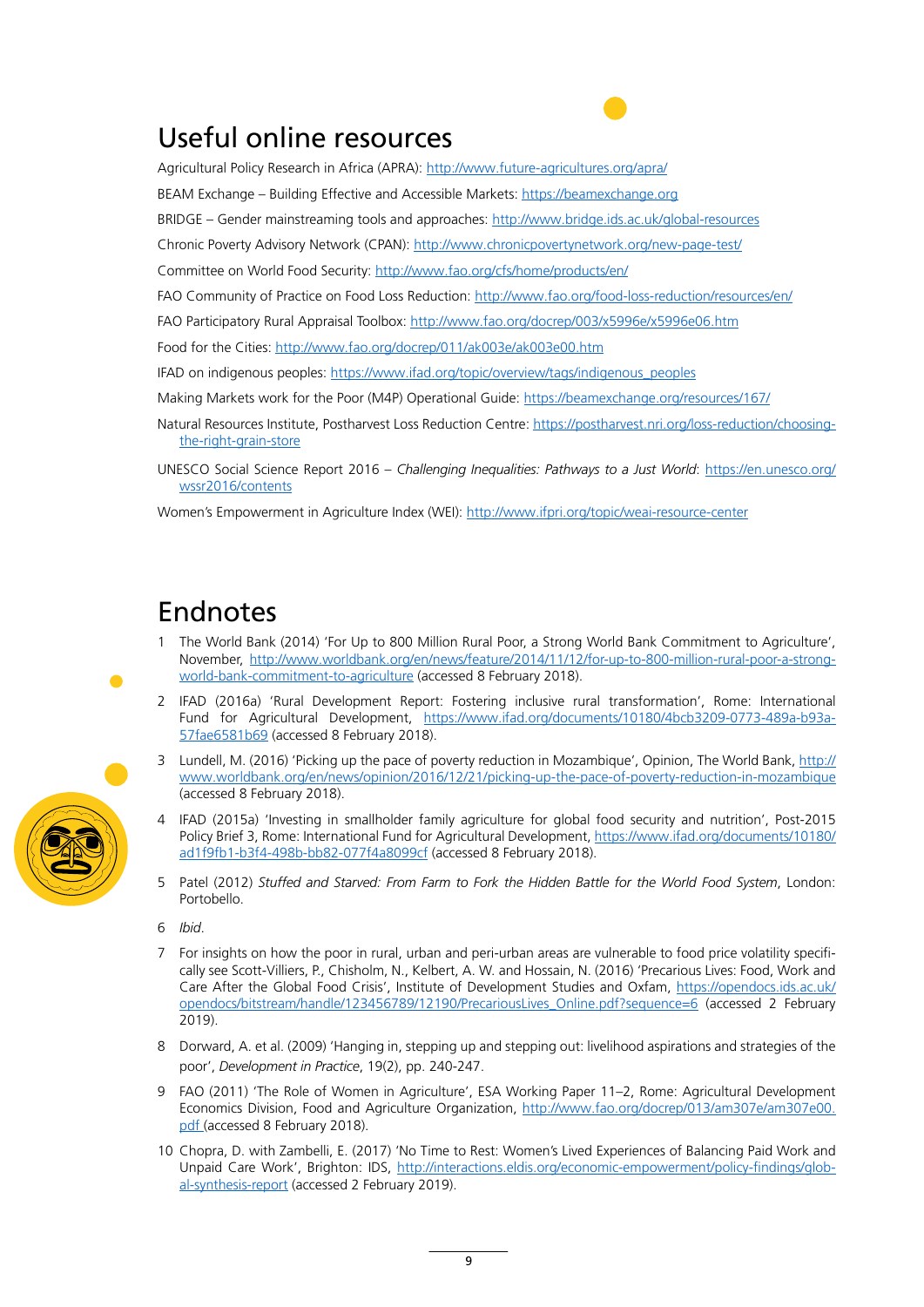<span id="page-9-0"></span>

- [11](#page-1-0) FAD (2015b) 'An empowerment agenda for rural livelihoods', Post-2015 Policy Brief 2, Rome: International Fund for Agricultural Development, [https://www.ifad.org/documents/10180/2402d64c-9165-4302-b144-](https://www.ifad.org/documents/10180/2402d64c-9165-4302-b144-6c3586e04891) [6c3586e04891](https://www.ifad.org/documents/10180/2402d64c-9165-4302-b144-6c3586e04891) (accessed 8 February 2018).
- [12](#page-2-0) Kabeer, N. (2010) 'Can the MDGs Provide a Pathway to Social Justice? The Challenge of Intersecting Inequalities', New York and Brighton: UN MDG Achievement Fund and IDS, [https://www.ids.ac.uk/files/dmfile/](https://www.ids.ac.uk/files/dmfile/MDGreportwebsiteu2WC.pdf) [MDGreportwebsiteu2WC.pdf](https://www.ids.ac.uk/files/dmfile/MDGreportwebsiteu2WC.pdf) (accessed 8 February 2018).
- [13](#page-2-0) SDC (2019) 'SDC Guidance. Leave No-One Behind. 2030 Agenda for Sustainable Development', Bern: Swiss Agency for Development and Cooperation, [https://www.shareweb.ch/site/Poverty-Wellbeing/addressingpover](https://www.shareweb.ch/site/Poverty-Wellbeing/addressingpovertyinpractice/Documents/sdc-guidance-leave-no-one-behind_EN.pdf)[tyinpractice/Documents/sdc-guidance-leave-no-one-behind\\_EN.pdf](https://www.shareweb.ch/site/Poverty-Wellbeing/addressingpovertyinpractice/Documents/sdc-guidance-leave-no-one-behind_EN.pdf) (accessed 30 January 2019)
- [14](#page-4-0) Thorpe, J. (2017) 'Market systems approaches and 'leaving no one behind'', the BEAM Exchange: [www.beam](http://www.beamexchange.org)[exchange.org](http://www.beamexchange.org) (accessed 8 February 2018).
- [15](#page-4-0) The Springfield Centre (2015) The Operational Guide for the Making Markets Work for the Poor (M4P) Approach, 2<sup>nd</sup> edition funded by the SDC & DFID,<https://beamexchange.org/resources/167/> (accessed 23 November 2018).
- [16](#page-4-0) Haggblade, S., P. Hazell and T. Reardon (2010) 'The rural nonfarm economy: prospects for growth and poverty reduction', *World Development*, 38(10): 1429-1441.
- [17](#page-5-0) Swiss Agency for Development and Cooperation (SDC) (2017) 'Report on Effectiveness: Swiss International Cooperation in the Field of Employment 2005-2014', [https://www.eda.admin.ch/dam/deza/en/documents/](https://www.eda.admin.ch/dam/deza/en/documents/resultate-wirkung/executive-summary-report-on-effectiveness-employment-public-report_EN.pdf) [resultate-wirkung/executive-summary-report-on-effectiveness-employment-public-report\\_EN.pdf](https://www.eda.admin.ch/dam/deza/en/documents/resultate-wirkung/executive-summary-report-on-effectiveness-employment-public-report_EN.pdf) (accessed 26 February 2018).
- [18](#page-5-0) Suri, T. and W. Jack (2018) 'The Long-Term Effects of Access to Mobile Money in Kenya', Innovations for Poverty Action, <https://www.poverty-action.org/study/long-term-effects-access-mobile-money-kenya>(accessed 8 February 2018).
- [19](#page-5-0) About Afri-Fin Mobile: [https://www.shareweb.ch/site/Agriculture-and-Food-Security/focus-areas-overview/](https://www.shareweb.ch/site/Agriculture-and-Food-Security/focus-areas-overview/ras-and-agricultural-education/agri-fin-mobile) [ras-and-agricultural-education/agri-fin-mobile](https://www.shareweb.ch/site/Agriculture-and-Food-Security/focus-areas-overview/ras-and-agricultural-education/agri-fin-mobile) (accessed 20 March 2018).
- [20](#page-5-0) Gerster, R. and S. Zimmermann (2005) 'Up-scaling pro-poor ICT policies and practices: A review of experience with emphasis on low income countries in Asia and Africa' [https://www.eda.admin.ch/dam/deza/en/docu](https://www.eda.admin.ch/dam/deza/en/documents/themen/staats-wirtschaftsreformen/24707-up-scaling-pro-poor_EN.pdf)[ments/themen/staats-wirtschaftsreformen/24707-up-scaling-pro-poor\\_EN.pdf](https://www.eda.admin.ch/dam/deza/en/documents/themen/staats-wirtschaftsreformen/24707-up-scaling-pro-poor_EN.pdf) (accessed 26 February 2018).
- [21](#page-5-0) de Lanerolle, I.; Walton, M. and Schoon, A. (2017) Izolo: mobile diaries of the less connected, Making All Voices Count Research Report, Brighton: IDS, https://opendocs.ids.ac.uk/opendocs/handle/123456789/13348 (accessed 2 February 2019).
- [22](#page-5-0) IFAD (2016b) 'The Traditional Knowledge Advantage: Indigenous peoples' knowledge in climate change adaptation and mitigation strategies', Rome: International Fund for Agricultural Development, [https://www.ifad.org/](https://www.ifad.org/documents/10180/2a1e3eb4-51a3-4746-8558-2fc1e6d3e645) [documents/10180/2a1e3eb4-51a3-4746-8558-2fc1e6d3e645](https://www.ifad.org/documents/10180/2a1e3eb4-51a3-4746-8558-2fc1e6d3e645) (accessed 8 February 2018).
- [23](#page-5-0) SDC (2012) 'Food security in Central America: small silos that make a big difference' [https://www.eda.admin.](https://www.eda.admin.ch/dam/deza/en/documents/publikationen/briefing-papers/latin-brief-11-2012_EN.pdf) [ch/dam/deza/en/documents/publikationen/briefing-papers/latin-brief-11-2012\\_EN.pdf](https://www.eda.admin.ch/dam/deza/en/documents/publikationen/briefing-papers/latin-brief-11-2012_EN.pdf) (accessed 26 February 2018).
- [24](#page-5-0) Grain Postharvest Loss Prevention (GPLP): [https://www.helvetas.org/en/switzerland/what-we-do/how-we-work/](https://www.helvetas.org/en/switzerland/what-we-do/how-we-work/our-projects/africa/tanzania/tanzania-storage-food-products) [our-projects/africa/tanzania/tanzania-storage-food-products](https://www.helvetas.org/en/switzerland/what-we-do/how-we-work/our-projects/africa/tanzania/tanzania-storage-food-products) (accessed 23 November 2018).
- [25](#page-6-0) Triches R. M. and S. Schneider (2010) School feeding and family farming: reconnecting consumption to production. *Saúde e Sociedade* 19 (4) São Paulo Oct-Dec.
- [26](#page-6-0) Roelen, K. (2016) 'Light-touch mapping of SDC activities in social protection' [https://www.shareweb.ch/site/](https://www.shareweb.ch/site/Poverty-Wellbeing/currentpovertyissues/Social%20Protection/SDC%20CSP%20Briefing%20Paper%20light-touch%20mapping%20(final)%20%5b03-mar-16%5d.pdf) [Poverty-Wellbeing/currentpovertyissues/Social%20Protection/SDC%20CSP%20Briefing%20Paper%20light](https://www.shareweb.ch/site/Poverty-Wellbeing/currentpovertyissues/Social%20Protection/SDC%20CSP%20Briefing%20Paper%20light-touch%20mapping%20(final)%20%5b03-mar-16%5d.pdf)[touch%20mapping%20\(final\)%20\[03-mar-16\].pdf](https://www.shareweb.ch/site/Poverty-Wellbeing/currentpovertyissues/Social%20Protection/SDC%20CSP%20Briefing%20Paper%20light-touch%20mapping%20(final)%20%5b03-mar-16%5d.pdf) (accessed 26 February 2018).
- [27](#page-7-0) Smith, L., U. Ramakrishnan, A. Ndiaye, L. Haddad, and R. Martorell (2003). 'The importance of women's status for child nutrition in developing countries', Research Report 131. Washington, D.C.: IFPRI.
- [28](#page-7-0) SDC (undated) 'Gender and Land Governance', [https://www.shareweb.ch/site/Agriculture-and-Food-Security/](https://www.shareweb.ch/site/Agriculture-and-Food-Security/focusareas/Documents/land_sdc_gender_landgovernance.pdf) [focusareas/Documents/land\\_sdc\\_gender\\_landgovernance.pdf](https://www.shareweb.ch/site/Agriculture-and-Food-Security/focusareas/Documents/land_sdc_gender_landgovernance.pdf) (accessed 26 February 2018).